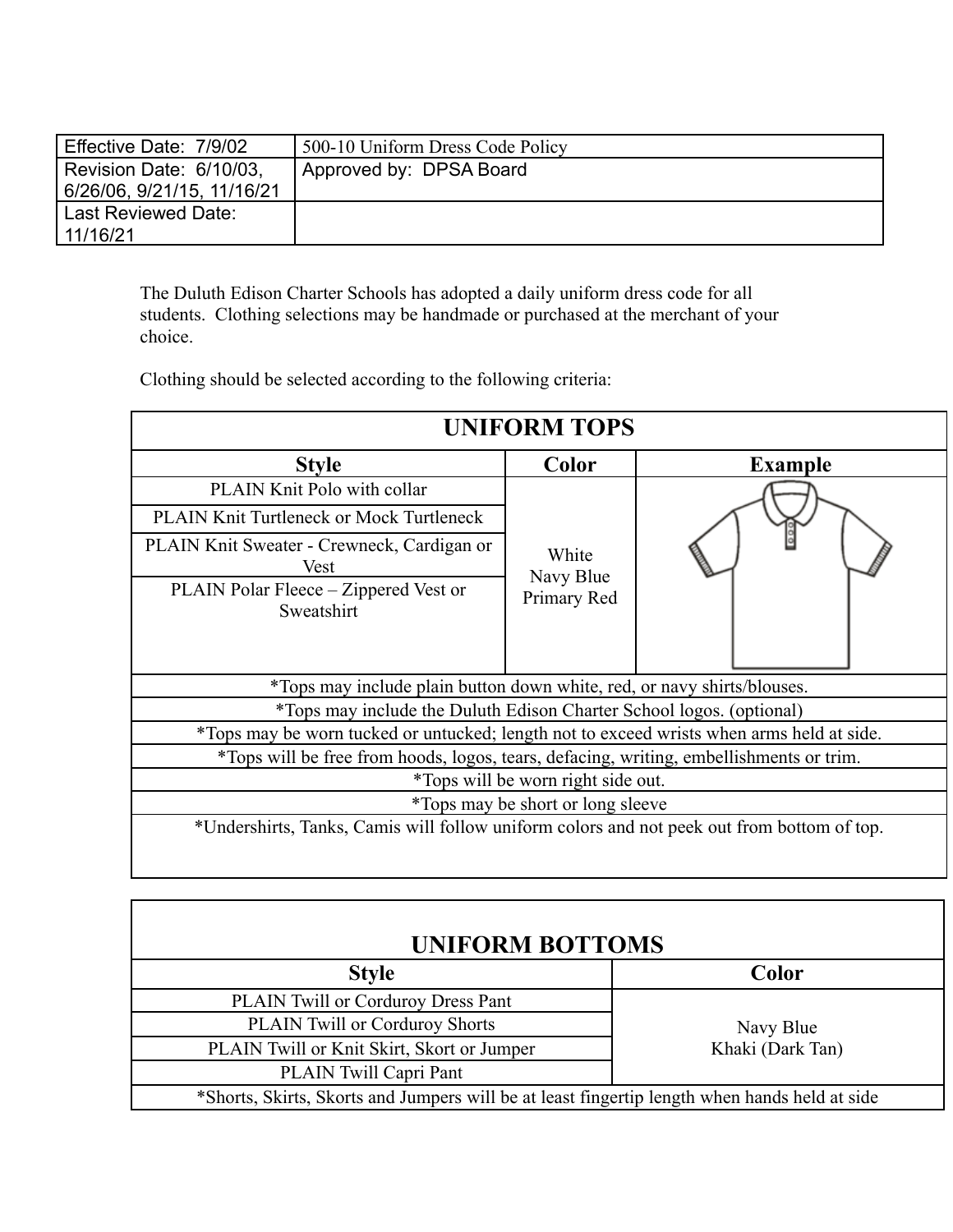| *Shorts, Skirts, Skorts and Jumpers may be of a cotton twill or knit fabrication    |
|-------------------------------------------------------------------------------------|
| *Bottoms will NOT be of a denim fabrication.                                        |
| *Pants will NOT be of a knit style. Examples are: yoga pants, sweatpants            |
| *Bottoms will be free from logos, tears, defacing, writing, embellishments or trim. |
| *Bottoms will be worn right side out, at the waist.                                 |

| <b>OUTERWEAR, FOOTWEAR AND ACCESSORIES</b>                                                                             |                      |  |  |  |  |
|------------------------------------------------------------------------------------------------------------------------|----------------------|--|--|--|--|
| <b>Student Choice</b>                                                                                                  | <b>NOT ALLOWED</b>   |  |  |  |  |
| School appropriate shoes                                                                                               | <b>Bandannas</b>     |  |  |  |  |
| <b>Socks</b>                                                                                                           | <b>Visors</b>        |  |  |  |  |
| Tights/ leggings under uniform                                                                                         | Sunglasses           |  |  |  |  |
| Coats, Hats, Gloves, Mittens, Scarves                                                                                  | <b>Wallet Chains</b> |  |  |  |  |
| Hair Accessories (barrettes, ponytail clip)                                                                            | Earbuds              |  |  |  |  |
| *Outerwear may NOT be worn in the classroom at any time                                                                |                      |  |  |  |  |
| *Hats may NOT be worn in the classroom at any time                                                                     |                      |  |  |  |  |
| *Other accessories are left to the discretion of the Head of School, Academy Director, Principal, or Dean of Students. |                      |  |  |  |  |

All students wear uniforms daily. "Free Dress" Days (non-uniform days) will occur at the discretion of the Head of Schools/Principal/Academy Director and may vary from building to building. "Free Dress" days allow students to wear other clothing within the following framework:

| <b>FREE DRESS DAYS</b>                                                                |  |  |  |
|---------------------------------------------------------------------------------------|--|--|--|
| *Bottoms must be worn at the waist.                                                   |  |  |  |
| *Clothing should cover belly buttons, cleavage and other body parts.                  |  |  |  |
| *Shorts/Skirts/Dresses are at least fingertip length when hands held at side.         |  |  |  |
| *Shoulder straps on tank tops or dresses will be a minimum of two finger widths wide. |  |  |  |
| Students MAY wear sweatshirts with hoods                                              |  |  |  |
| *Clothing that someone else may find offensive may NOT be worn.                       |  |  |  |
| Examples: references to sex, alcohol, drugs or violence                               |  |  |  |
| Examples: racist or sexist statements or graphics                                     |  |  |  |

# **ORGANIZATION/ATHLETIC UNIFORMS**

DECS extra curricular activities will be allowed to wear their uniform top on competition days. If it is on the weekend they can wear the uniform the previous school day.

Uniforms by extra curricular organizations outside of DECS may be approved to wear by the Head of Schools, Principal, Academy Director, or Dean of Students.